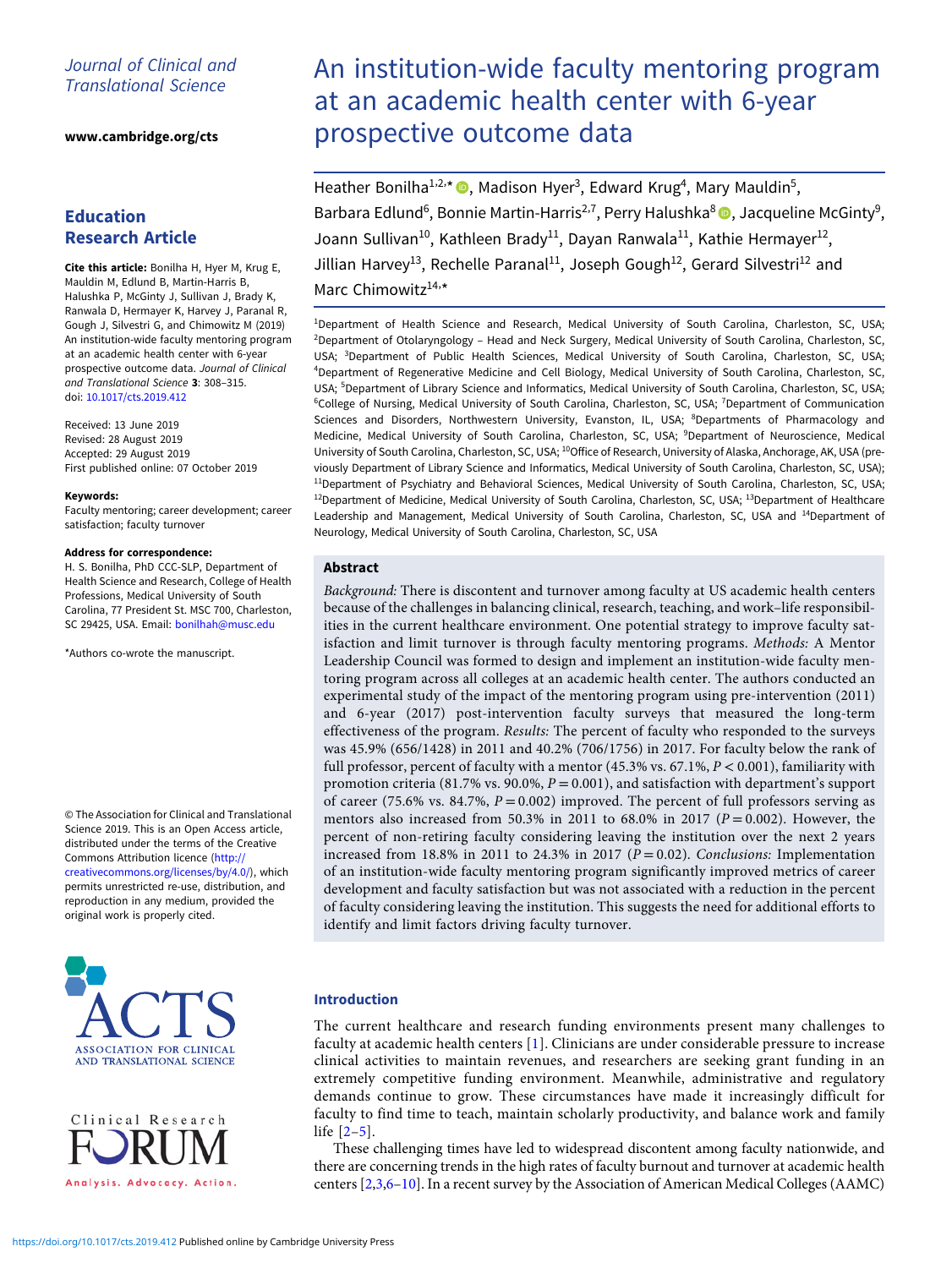of 35 medical schools in the USA, almost a third of non-retiring faculty members were planning to leave or were considering leaving their medical schools in the next 2 years [\[10](#page-7-0)]. Compounding the loss of existing faculty is the fact that the pipeline of new clinical and translational researchers is diminishing [\[11,12\]](#page-7-0).

One potential strategy to improve faculty satisfaction and lower the number of faculty leaving academic health centers is to improve faculty development and mentoring [\[13](#page-7-0)]. Studies focused on subgroups of faculty (e.g., minority faculty, female faculty, newly hired faculty) have shown that mentoring positively impacts the following outcomes for mentees: publications, grants and promotion [\[14](#page-7-0)–[17](#page-7-0)], career satisfaction [\[15](#page-7-0)], feeling valued and supported by the institution [\[15,18\]](#page-7-0), professional networking [[19\]](#page-7-0), and self-efficacy related to attaining career goals [[20,21](#page-7-0)]. However, there are no studies with prospective outcome data on the effectiveness of an institution-wide mentoring program at an academic health center. This paper describes the development of such a program to improve mentoring at a stand-alone medical university by setting institutional philosophy and by providing the infrastructure to support mentoring across campus. The outcome of the program was evaluated using a prospective, pre- and post-assessment study design.

## Materials and Methods

## Medical University of South Carolina (MUSC) Campus-Wide Mentoring Program

In 2010, meetings between the leadership of MUSC's South Carolina Clinical and Translational Research Institute (SCTR), the Provost, and the Deans of all six colleges, led to the decision to develop a University Mentor Leadership Council. This council was formed under the umbrella of SCTR, which is funded by an NIH Clinical and Translational Science Award. The council was charged with planning, developing, and coordinating mentoring programs across all colleges at MUSC, a stand-alone academic health center. As part of those activities, the council worked with leadership in all colleges (e.g., Associate Deans of Faculty Development) to strengthen mentoring activities throughout the institution. The goals of the council were to increase the number of junior faculty being mentored, enhance the quality of mentoring, and increase faculty satisfaction with career development.

The council was composed of senior mentors from all six MUSC colleges (Medicine, Nursing, Dentistry, Health Professions, Pharmacy, and Graduate Studies) and three mentees, two of whom were graduates of the SCTR KL2 scholars program. The initial activity of the council in 2010 was to develop a framework for departmental mentoring plans that were approved by the Provost and Deans of all the colleges for implementation in every department on campus. This document called Best Practices and Recommendations for Departmental Mentoring and Career Development Plans for Faculty was to be used by department chairs and assigned mentor champions (senior faculty who were responsible for leading the mentoring program in each department) as a blueprint to develop a new department mentoring program or enhance an existing program.

This document includes sections on: individual development plans; mentoring agreements; promotion and tenure; documentation of career development; resources for faculty development; hiring of new faculty and initial mentoring; developing, training, and rewarding mentors within the department; metrics of successful mentoring; and role of chairs, department promotion

All faculty at the level of associate professor or lower rank were included in this mentoring initiative regardless of focus (clinical, research, or education focus or combinations thereof) or tenure track (both tenure-track and nontenure track faculty were included). Details on how mentors were assigned are provided in the document in the online Appendix. In brief, junior and mid-level faculty who did not already have a mentor met with their department chairs or department mentor champions to identify potential mentors. The mentors were typically senior faculty in the same department but occasionally were in another department depending on the mentee's needs. The junior and mid-level faculty members then contacted the senior faculty to request them to become their mentors. This was usually finalized in a subsequent meeting between the junior and senior faculty members.

Once the mentoring plans were implemented in each department, it was left to the leadership of each college to monitor the progress of faculty mentoring. In the College of Medicine, the largest college on campus, this was accomplished by convening quarterly group meetings of the mentor champions in each department to discuss challenging issues and their solutions. These meetings are overseen by the Associate Deans of Faculty Development in the college.

After developing the Best Practices document, the council initiated other mentoring activities that are available to all faculty. These include: (1) a monthly Tools for Mentors and Mentees series, which consists of a presentation by a faculty member with expertise in a mentoring topic (e.g., balancing work and life, developing a teaching portfolio, preparing grant budgets) (attendance, which is monitored, is 20–50 faculty depending on the topic), (2) an annual SCTR Mentorship Training Symposium that focuses on a particular theme (e.g., mentoring in team science, promotion, communication skills, negotiation skills) (attendance 80–120 faculty), (3) the Society for Research and Translational Early Scientists that meets twice per month to provide faculty an opportunity to present their research to senior faculty and peers (attendance 15–30 faculty), and (4) a Mentor Training Course offered twice per year to faculty who wish to improve their mentoring skills (attendance limited to 15 faculty per course). Modeled after the University of Wisconsin's mentor training program for clinical and translational researchers [[22](#page-7-0)], this four-session course focuses on six essential mentoring competencies: aligning expectations, maintaining effective communication, promoting professional development, fostering independence, addressing equity and inclusion, and assessing understanding. Refer to Fig. [1](#page-2-0) for a conceptual model showing the key elements of the mentoring program.

## Career Development and Faculty Mentoring Surveys

All MUSC faculty were sent the career development and mentoring survey in 2011, prior to the implementation of the mentoring program in each department, and in 2017, after the mentoring program had been fully functioning for several years. Both surveys were identical and conducted online (Survey monkey in 2011 and Redcap in 2017) and were anonymous. Faculty were reminded twice, via email, about the survey after the initial link was provided in both 2011 and 2017. The survey was designed to assess the overall impact of the mentoring program at an institutional level and was not intended to evaluate the outcomes from the one-on-one mentoring relationships that developed as a result of the program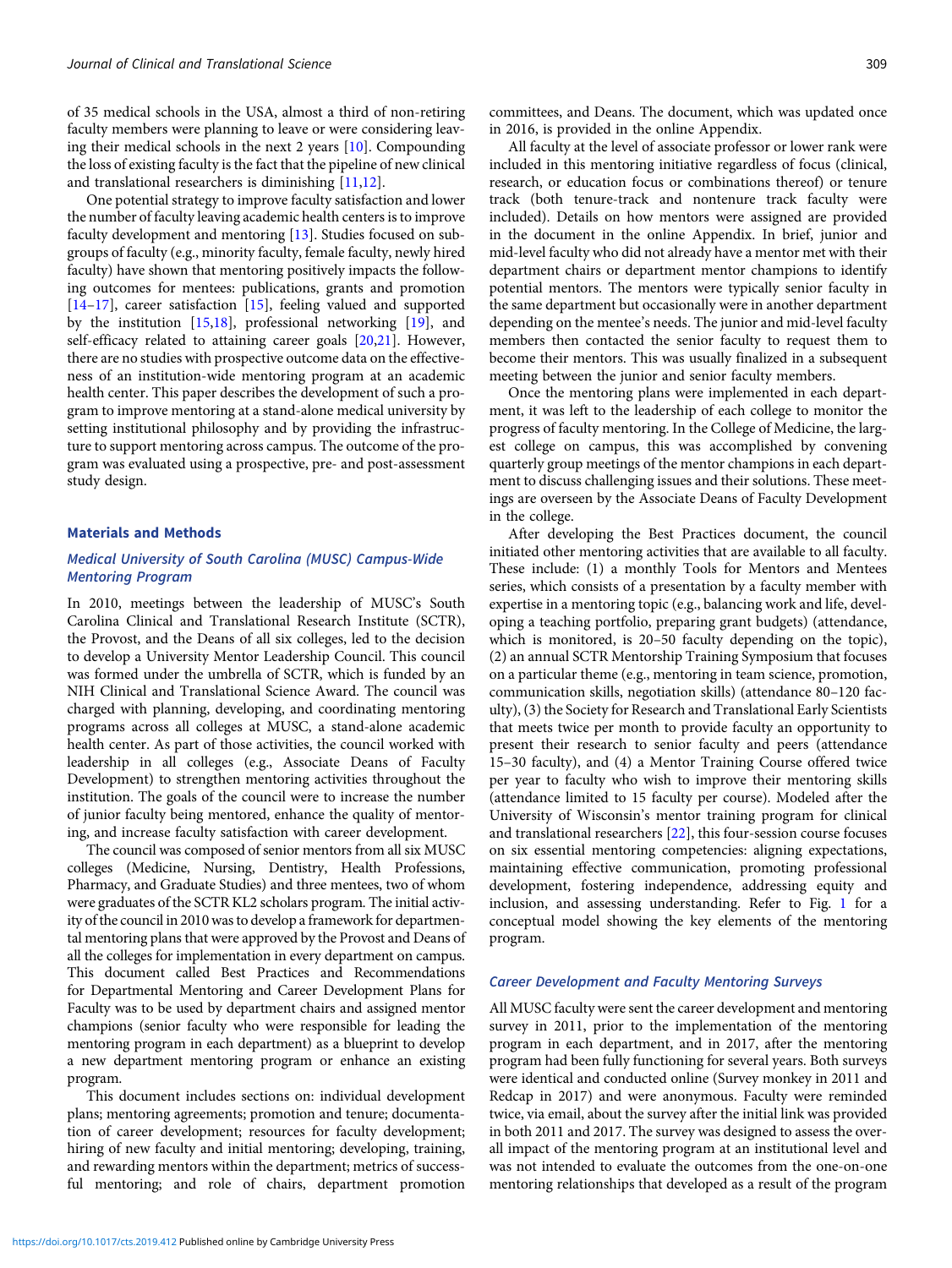<span id="page-2-0"></span>

Fig. 1. Conceptual model of the mentoring program showing key elements.

(e.g., research productivity of mentees, promotion of mentees, etc.). Survey questions were developed through an iterative process by the Mentor Leadership Council, which includes a multidisciplinary team with expertise in mentorship, career development, and academic leadership. Questions were assessed and piloted by the council for content, clarity, and comprehensiveness related to the program objectives [\[23](#page-7-0)]. The survey consisted of questions related to: college and department affiliations; career development and satisfaction; mentoring activities (e.g., participation in the program, frequency and duration of mentoring meetings, satisfaction across multiple mentoring domains); barriers for the mentee and mentor; interest in mentor training opportunities; demographic questions (optional if faculty had concerns about anonymity); and considering leaving MUSC in the next 2 years. A copy of the 2017 survey is available in the online Appendix.

## Data Analysis

All demographic variables and survey responses were collected as categorical variables and are presented as frequency (%) and with 95% confidence intervals (CIs), where appropriate. Comparisons of survey results between 2011 and 2017 were performed using chi-square tests or, where appropriate, Mantel–Haenszel chisquare or Fisher's exact tests to test the overarching hypothesis that the amount of faculty mentoring and metrics related to career development and satisfaction would improve as a result of the mentoring program. We considered a relative increase of at least 10% in these metrics from 2011 to 2017 to be a meaningful difference. Using the 2017 data, we assessed the predictive value of demographic and mentoring variables with satisfaction with department support and considering leaving the institution in the next 2 years for faculty below the rank of full professor. For each of these two outcomes, potential predictors were assessed for bivariate associations and those that were found statistically significant ( $P < 0.05$ ) were entered into a multivariable logistic regression model. To ensure adequate model fit, the Hosmer– Lemeshow goodness-of-fit tests were performed for each of the models. Results of the logistic regression are presented as odds ratios (ORs) and 95% CIs. Statistical significance was assessed at  $P = 0.05$ . All analyses were performed using SAS v9.4  $\odot$ .

#### Results

#### Respondent Demographics

The percent of faculty who responded to the surveys was 45.9% (656/1428) in 2011 and 40.2% (706/1756) in 2017. The majority of the respondents were from the College of Medicine in both 2011 (496/656; 75.6%) and in 2017 (508/706; 71.9%). These numbers closely approximate the percentage of faculty at MUSC who are in the College of Medicine (≈75%). Table [1](#page-3-0) shows the demographics of the respondents in 2011 and 2017. The only demographics that were significantly different between the 2011 and 2017 respondents were: more new hires (at MUSC for <3 years) and fewer long-time faculty (at MUSC for more than 15 years) in 2017. Proportions between groups for other demographic variables did not differ significantly.

## Familiarity of Faculty with Department Mentoring Plans

The percent of faculty who were familiar with their departmental mentoring plans almost doubled from 2011 (36.7%) to 2017 (69.7%) ( $P < 0.001$ ). There was some variability in the response to this question in different colleges and departments. In the College of Medicine, the 2017 survey showed that at least 75% of faculty in 16 of 23 (69.5%) departments were familiar with their department plan (six departments had 100% familiarity). In the other seven departments, fewer than 75% of the faculty were familiar with the department plan. In the Colleges of Health Professions and Nursing, 76.0%–86.3% of their faculty were familiar with their department plan.

#### Number of Mentors and Mentees

Comparisons of the faculty responses to questions related to number of mentors and mentees between 2011 and 2017 are shown in Table [2.](#page-4-0) There were significantly more instructors and assistant professors with a mentor in 2017 (67.9%) than in 2011 (51.4%)  $(P < 0.001)$ , but a higher percentage of these faculty had more than one mentor in 2011 than in 2017 (36.3% vs. 24.7%,  $P = 0.04$ ). The percent of associate professors with mentors was also significantly higher, doubling in 2017 (66.0%), compared with (32.2%) in 2011  $(P < 0.001)$ . The percent of full professors with a mentoring role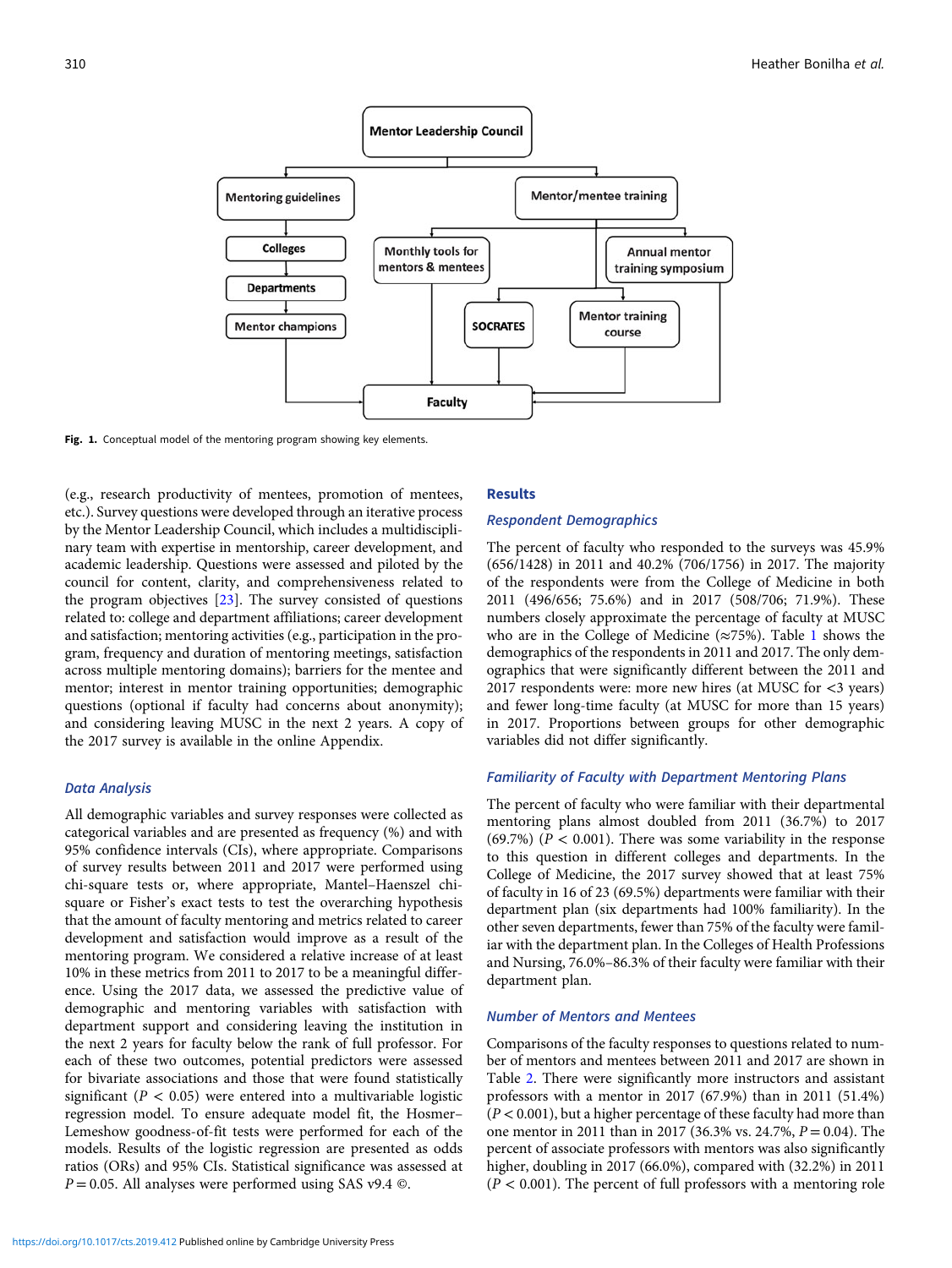<span id="page-3-0"></span>Table 1. Demographics of the faculty responding to the survey

|                    | 2011              | 2017            |         |
|--------------------|-------------------|-----------------|---------|
| Count (%)          | $N = 656$         | $N = 706$       | P-value |
| Rank               |                   |                 | 0.08    |
| Instructor/Other   | 33/523 (6.3%)     | 39/523 (7.5%)   |         |
| Assistant          | 224/523 (42.8%)   | 184/523 (35.2%) |         |
| Associate          | 122/523 (23.3%)   | 144/523 (27.5%) |         |
| Professor          | 144/523 (27.5%)   | 156/523 (29.8%) |         |
| Tenure             |                   |                 | 0.82    |
| Nontenure track    | 178/565 (31.5%)   | 176/532 (33.1%) |         |
| Tenure track       | 234/565 (41.4%)   | 219/532 (41.2%) |         |
| Tenured            | 153/565 (27.1%)   | 137/532 (25.8%) |         |
| Age                |                   |                 | $0.82*$ |
| Younger than 30    | $9/543$ $(1.7\%)$ | 5/491 (1%)      |         |
| $30 - 39$          | 151/543 (27.8%)   | 145/491 (29.5%) |         |
| $40 - 49$          | 141/543 (26%)     | 136/491 (27.7%) |         |
| $50 - 59$          | 145/543 (26.7%)   | 109/491 (22.2%) |         |
| 60 or older        | 97/543 (17.9%)    | 96/491 (19.6%)  |         |
| Gender             |                   |                 | 0.12    |
| Males              | 320/555 (57.7%)   | 273/516 (52.9%) |         |
| Females            | 235/555 (42.3%)   | 243/516 (47.1%) |         |
| Race               |                   |                 | 0.09    |
| White              | 466/528 (88.3%)   | 420/459 (91.5%) |         |
| Non-white          | 62/528 (11.7%)    | 39/459 (8.5%)   |         |
| Years at MUSC      |                   |                 | $0.04*$ |
| 3 years or less    | 127/570 (22.3%)   | 152/535 (28.4%) |         |
| 4-7 years          | 142/570 (24.9%)   | 115/535 (21.5%) |         |
| 8-15 years         | 127/570 (22.3%)   | 133/535 (24.9%) |         |
| More than 15 years | 174/570 (30.5%)   | 135/535 (25.2%) |         |

Comparisons of 2011 and 2017 data were performed using chi-square tests except for those variables indicated by a \* for which a Mantel–Haenszel chi-square test was used. Abbreviations: MUSC, Medical University of South Carolina.

was higher in 2017 (67.9%) than in 2011 (50.3%) ( $P = 0.002$ ) but their number of mentees did not increase  $(P = 0.80)$  (see Table [2\)](#page-4-0).

#### Mentoring Activities

The frequency and length of mentoring meetings as reported by the mentees significantly changed in 2017 compared with 2011 (Table [3\)](#page-5-0): in 2011, 57.1% of mentees met with their mentors at least monthly compared with 45.5% in 2017; however, the most common meeting lengths were 30 minutes (53.1%) in 2011 compared with an hour (53.2%) in 2017.

## Satisfaction with Mentoring

Satisfaction of instructors, assistant professors, and associate professors with mentoring across multiple domains (research, clinical, teaching, administration, career development, work–life balance) remained stable for all domains from 2011 to 2017 (Table [3](#page-5-0)) with no statistically significant increases or decreases. Almost all full professors serving as mentors reported that mentoring was a very satisfying part of their jobs (98.6% in 2011 and 96.2% in 2017) and contributed to the productivity of the mentees (97.1% in 2011 and 95.2% in 2017), and most felt valued as mentors by their departments (87.3% in 2011 and 84.5% in 2017).

## Barriers to Mentoring

Mentee barriers that were similar in 2011 versus 2017 were insufficient time to be a mentee  $(37.7\%$  vs.  $41.6\%$ ,  $P = 0.44$  and insufficient pool of mentors  $(60.1\% \text{ vs. } 52.3\%, P = 0.12)$ . However, significantly fewer mentees considered mentoring resources to be insufficient in 2017 (38.1%) versus 2011(56.5%)  $(P < 0.001)$ . Mentor barriers in 2011 and 2017 were insufficient time to be a mentor (52.8% vs. 47.6%,  $P = 0.50$ ), insufficient mentoring resources (55.7% vs. 54.4%,  $P = 0.86$ ), insufficient salary support for mentoring (71.6% vs. 64.0%,  $P = 0.38$ ), and insufficient mentor training  $(44.3\% \text{ vs. } 48.0\%, P = 0.69)$ .

#### Career Development and Career Satisfaction

For faculty below the rank of full professor, there was a significant increase in the following metrics from 2011 to 2017: familiarity with their college's promotion criteria (81.7% vs. 90.0%,  $P = 0.001$ ) and satisfaction with departmental support of their careers (75.6% vs. 84.7%,  $P = 0.002$ ) both meaningfully increased (Table [3\)](#page-5-0).

Variables associated with satisfaction with departmental support by faculty below the rank of full professor in 2017 are shown in Table [4.](#page-6-0) Having a mentor, female gender, and familiarity with promotion criteria were significantly associated with satisfaction with departmental support in univariate analyses. In multivariate analysis, having a mentor and female gender remained significant (Table [4\)](#page-6-0).

## Considering Leaving the Institution

Excluding faculty considering retiring, the percent of faculty considering leaving in the next 2 years was significantly higher in 2017  $(136 \text{ of } 560 (24.3\%))$  than in 2011  $(120 \text{ of } 637 (18.8\%))$   $(P = 0.02)$ . For the College of Medicine, by far the largest college on campus, the percent of faculty considering leaving in the next 2 years was 27.0% (113 of 419) in 2017 compared with 21.9% (106 of 484) in 2011 ( $P = 0.08$ ). These faculty were considering positions at another academic health center (75.7%), private practice (19.1%), industry (12.5%), or a government agency (12.5%) (total > 100% because some faculty were considering multiple options).

Variables associated with faculty below the rank of full professor in 2017 who were considering leaving in the next 2 years are shown in Table [4.](#page-6-0) College of Medicine and male gender were the variables significantly associated with considering leaving in both univariate and multivariate analyses.

#### **Discussion**

This mentorship program, which to our knowledge is the first institutional-wide mentoring program at an academic medical center, led to a large increase in the number of faculty below the rank of full professor with mentors from 2011 to 2017. The percent in 2017 (67.1%) is substantially higher than the 44% of faculty within 5 years of a first appointment who have a mentor as reported by the AAMC following a survey of 35 academic medical centers in the USA between 2013 and 2016 [\[10](#page-7-0)]. In general, the higher level of mentorship in 2017 at MUSC was achieved by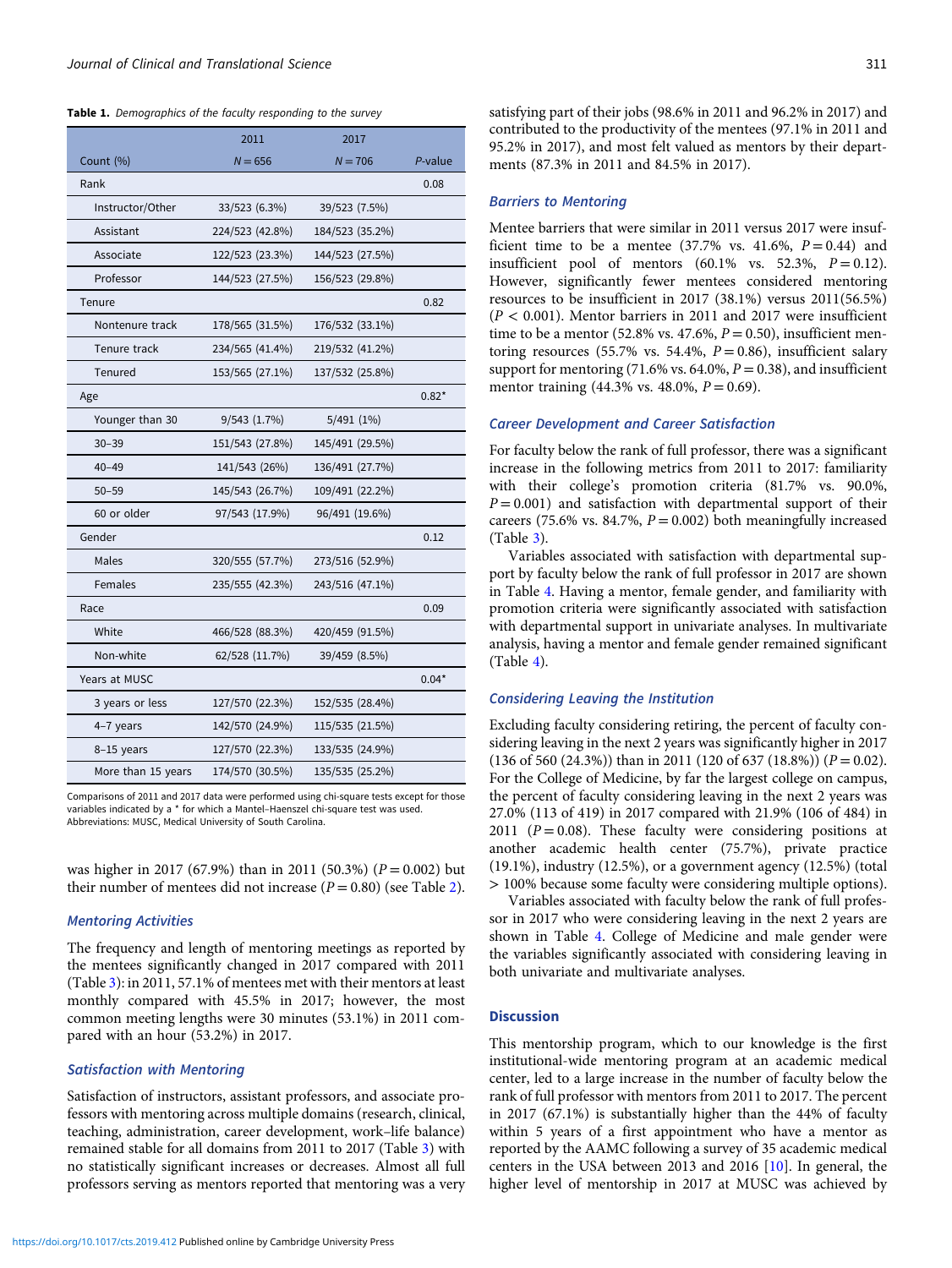|                                                | 2011                              | 2017                              |         |
|------------------------------------------------|-----------------------------------|-----------------------------------|---------|
| Instructors and<br><b>Assistant Professors</b> | $N = 257$ (frequency<br>& 95% CI) | $N = 216$ (frequency<br>& 95% CI) | P-value |
| Do you have a mentor? Yes                      | 129/251 (51.4%)                   | 146/215 (67.9%)                   | < 0.001 |
|                                                | $(45.2\% - 57.5\%)$               | $(61.3\% - 73.7\%)$               |         |
| How many mentors?                              |                                   |                                   | 0.04    |
| $\mathbf{1}$                                   | 79/124 (63.7%)                    | 110/146 (75.3%)                   |         |
| 2 or more                                      | 45/124 (36.3.0%)                  | 36/146 (24.7%)                    |         |
| <b>Associate Professors</b>                    | $N = 122$                         | $N = 124$                         |         |
| Do you have a mentor? Yes                      | 38/118 (32.2%)                    | 95/144 (66.0%)                    | < 0.001 |
|                                                | $(24.4\% - 41.1\%)$               | $(57.9\% - 73.2\%)$               |         |
| How many mentors?                              |                                   |                                   | 0.69    |
| $\mathbf{1}$                                   | 26/37 (70.3%)                     | 70/95 (73.7%)                     |         |
| 2 or more                                      | 11/37 (29.7%)                     | 25/95 (26.3%)                     |         |
| Do you serve as a mentor? Yes                  | 20/121 (16.5%)                    | 31/143 (21.7%)                    | 0.29    |
|                                                | $(10.86\% - 24.3\%)$              | $(15.6\% - 29.1\%)$               |         |
| How many mentees?                              |                                   |                                   | $0.07*$ |
| $\mathbf 1$                                    | 13/19 (68.4)                      | 12/31 (38.7%)                     |         |
| 2                                              | 5/19 (26.3%)                      | 16/31 (51.6%)                     |         |
| 3                                              | $1/19$ (5.3%)                     | $2/31(6.5\%)$                     |         |
| 4                                              | $0/19(0.0\%)$                     | $0/31$ $(0.0\%)$                  |         |
| 5                                              | $0/19$ $(0.0\%)$                  | $1/31$ (3.2%)                     |         |
| <b>Full Professors</b>                         | $N = 144$                         | $N = 156$                         |         |
| Do you aerve as a mentor? Yes                  | 72/143 (50.3%)                    | 106/156 (67.9%)                   | 0.002   |
|                                                | $(42.2\% - 58.4\%)$               | $(60.2\% - 74.7\%)$               |         |
| How many mentees?                              |                                   |                                   | $0.80*$ |
| $\mathbf{1}$                                   | 22/69 (31.9%)                     | 27/106 (25.5%)                    |         |
| 2                                              | 17/69 (24.6%)                     | 28/106 (26.4%)                    |         |
| 3                                              | 5/69 (7.3%)                       | 18/106 (17.0%)                    |         |
| 4                                              | 10/69 (14.5%)                     | 10/106 (9.4%)                     |         |
| 5                                              | 15/69 (21.8%)                     | 23/106 (21.7%)                    |         |

#### <span id="page-4-0"></span>Table 2. Number of mentees and mentors

Comparisons of 2011 and 2017 data were performed using chi-square tests except for those variables indicated by a \* for which a Mantel–Haenszel chi-square test was used.

substantially increasing the number of mentors and not increasing the mentoring load (number of mentees per mentor) of the senior faculty. The increase in the number of mentees and mentors in 2017 is indicative of widespread belief in the importance of mentoring following the initiation of our institution-wide mentoring program.

The substantial increase in the percentages of junior faculty being mentored and senior faculty serving as mentors did not result in lowering the quality of mentoring. In fact, satisfaction with mentoring across all domains (research, clinical, teaching, administration, career development, work–life balance) remained stable from 2011 to 2017 (Table [3](#page-5-0)). This is encouraging as it indicates the ability to provide quality mentorship to a large number of faculty. Measures of career development and satisfaction that increased significantly from 2011 to 2017 were familiarity with

promotion criteria and satisfaction with departmental career support (Table [3\)](#page-5-0). Multivariate analyses (Table [4\)](#page-6-0) showed that increasing the number of faculty being mentored played an important role in faculty satisfaction with their department's support.

It is disappointing that despite a substantial increase in mentoring activities and faculty satisfaction with their department's support, a significantly higher percentage of faculty below the rank of full professor were considering leaving the institution in the next 2 years in 2017 (24.3%) compared with 2011 (18.8%). One of the factors that was significantly associated with faculty considering leaving in 2017 was an appointment in the College of Medicine (Table [4](#page-6-0)), which instituted a new faculty compensation plan in 2017. It is possible that this and other factors (e.g., new opportunities, family reasons, the challenge of work–life balance, physician burnout [[6,7\]](#page-7-0)) influenced some faculty to consider leaving [[24,25](#page-7-0)].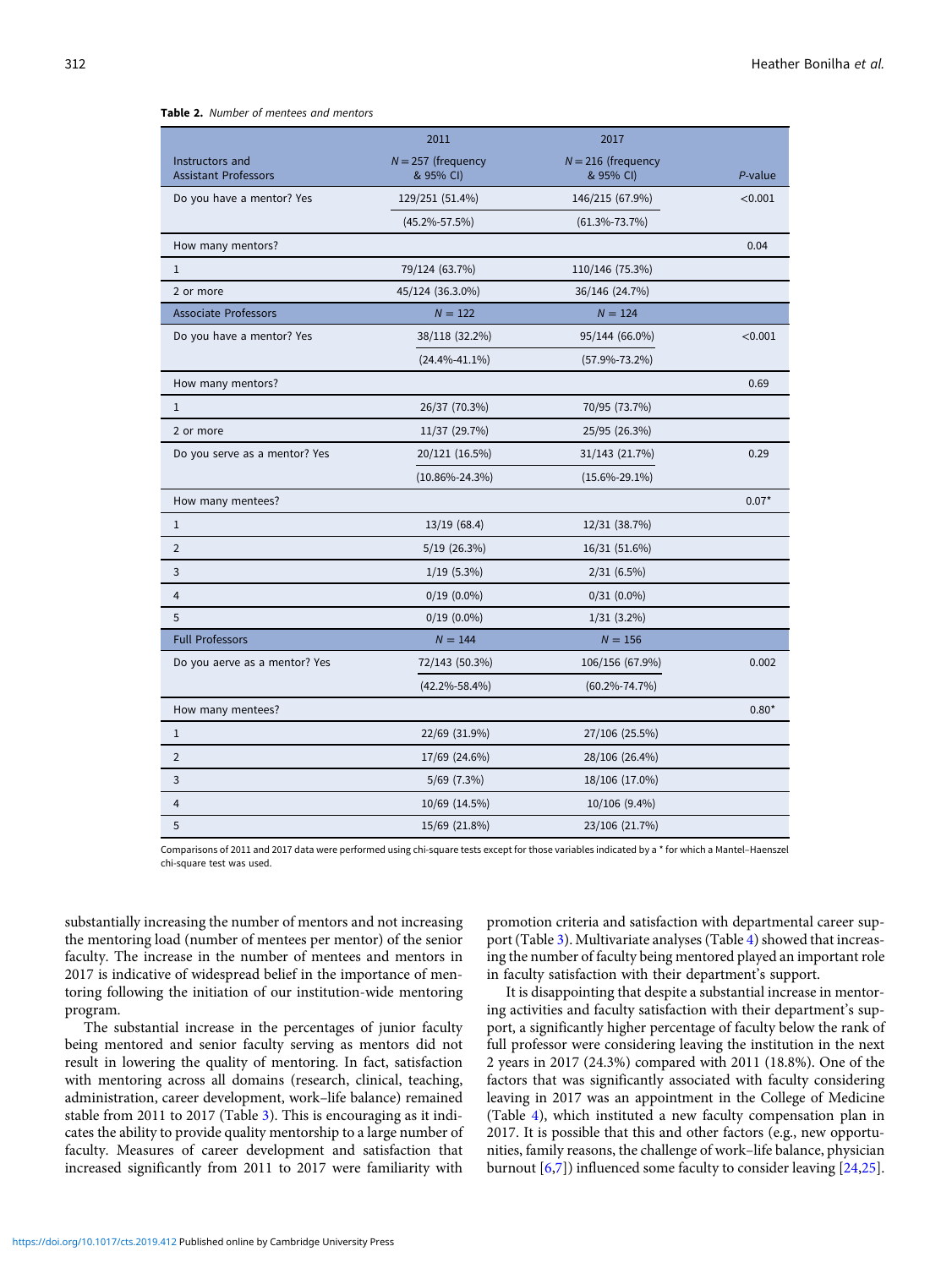## <span id="page-5-0"></span>Table 3. Mentoring activities & satisfaction

|                                                | 2011                           | 2017                           |         |  |
|------------------------------------------------|--------------------------------|--------------------------------|---------|--|
| Instructor, Assistant and Associate Professors | $N = 379$ (frequency & 95% CI) | $N = 360$ (frequency & 95% CI) | p-Value |  |
| Familiar with department mentoring plan        | 139/379 (36.7%)                | 251/360 (69.7%)                | < 0.001 |  |
|                                                | $(31.9\% - 41.6\%)$            | $(64.7\% - 74.2\%)$            |         |  |
| Familiar with promotion criteria               | 308/377 (81.7%)                | 324/360 (90.0%)                | 0.001   |  |
|                                                | $(77.4\% - 85.2\%)$            | $(86.4\% - 92.7\%)$            |         |  |
| Satisfied with departmental support            | 275/364 (75.6%)                | 304/359 (84.7%)                | 0.002   |  |
|                                                | $(70.8\% - 79.6\%)$            | $(80.5\% - 88.0\%)$            |         |  |
| Satisfied with career progress                 | 316/376 (84.0%)                | 315/359 (87.7%)                | 0.15    |  |
|                                                | $(79.9\% - 87.4\%)$            | $(83.9\% - 90.7\%)$            |         |  |
| Do you have a mentor? Yes                      | 167/369 (45.3%)                | 241/359 (67.1%)                | < 0.001 |  |
|                                                | $(40.2\% - 50.3\%)$            | $(62.1\% - 71.7\%)$            |         |  |
| How frequently do you meet?                    |                                |                                | 0.015   |  |
| Weekly                                         | 42/163 (25.8%)                 | 39/235 (16.6%)                 |         |  |
| Monthly                                        | 51/163 (31.3%)                 | 68/235 (28.9%)                 |         |  |
| Quarterly                                      | 27/163 (16.6%)                 | 54/235 (23.0%)                 |         |  |
| Every 6 months                                 | 19/163 (11.7%)                 | 35/235 (14.9%)                 |         |  |
| Annually                                       | 24/163 (14.7%)                 | 39/235 (16.6%)                 |         |  |
| What is the length of your meeting?            |                                |                                | 0.09    |  |
| 30 minutes                                     | 85/160 (53.1%)                 | 97/233 (41.6%)                 |         |  |
| 60 minutes                                     | 68/160 (42.5%)                 | 124/233 (53.2%)                |         |  |
| 90 minutes                                     | $4/160$ (2.5%)                 | 11/233 (4.7%)                  |         |  |
| 120 minutes                                    | 3/160 (1.9%)                   | $1/233(0.4\%)$                 |         |  |
| Satisfaction with research mentoring*          | 128/158 (81.0%)                | 182/218 (83.5%)                | 0.54    |  |
|                                                | $(74.1\% - 86.4\%)$            | $(77.9\% - 87.8\%)$            |         |  |
| Satisfaction with teaching/education           | 99/122 (81.2%)                 | 165/190 (86.8%)                | 0.17    |  |
| mentoring*                                     | $(73.2\% - 87.1\%)$            | $(81.2\% - 90.9\%)$            |         |  |
| Satisfaction with clinical mentoring*          | 68/83 (81.9%)                  | 136/151 (90.1%)                | 0.07    |  |
|                                                | $(72.1\% - 88.8\%)$            | $(84.1\% - 93.9\%)$            |         |  |
| Satisfaction with administration mentoring*    | 90/113 (79.7%)                 | 145/176 (82.4%)                | 0.56    |  |
|                                                | $(71.2\% - 86.1\%)$            | $(76.0\% - 87.3\%)$            |         |  |
| Satisfaction with career development           | 122/157 (77.7%)                | 197/233 (84.6%)                | 0.09    |  |
| mentoring*                                     | $(70.5\% - 83.5\%)$            | $(79.3\% - 88.6\%)$            |         |  |
| Satisfaction with balancing work and personal  | 88/128 (68.8%)                 | 148/193 (76.7%)                | 0.11    |  |
| life mentoring*                                | $(60.2\% - 76.1\%)$            | $(70.2\% - 82.1\%)$            |         |  |
| <b>Full Professors</b>                         | $N = 144$                      | $N = 156$                      |         |  |
| Mentoring is a very satisfying part of my job  | 70/71 (98.6%)                  | 101/105 (96.2%)                | 0.65    |  |
|                                                | $(91.7\% - > 99.9\%)$          | $(90.3\% - 98.8\%)$            |         |  |
| My department values my roles as a mentor      | 62/71 (87.3%)                  | 87/103 (84.5%)                 | 0.67    |  |
|                                                | $(77.4\% - 93.4\%)$            | $(76.1\% - 90.3\%)$            |         |  |
| Mentoring has made my mentee more productive   | 68/70 (97.1%)                  | 99/104 (95.2%)                 | 0.70    |  |
|                                                | $(89.5\% - 99.8\%)$            | $(88.9\% - 98.2\%)$            |         |  |

\*Faculty were considered satisfied if they indicated "satisfied" or "very satisfied" on the survey.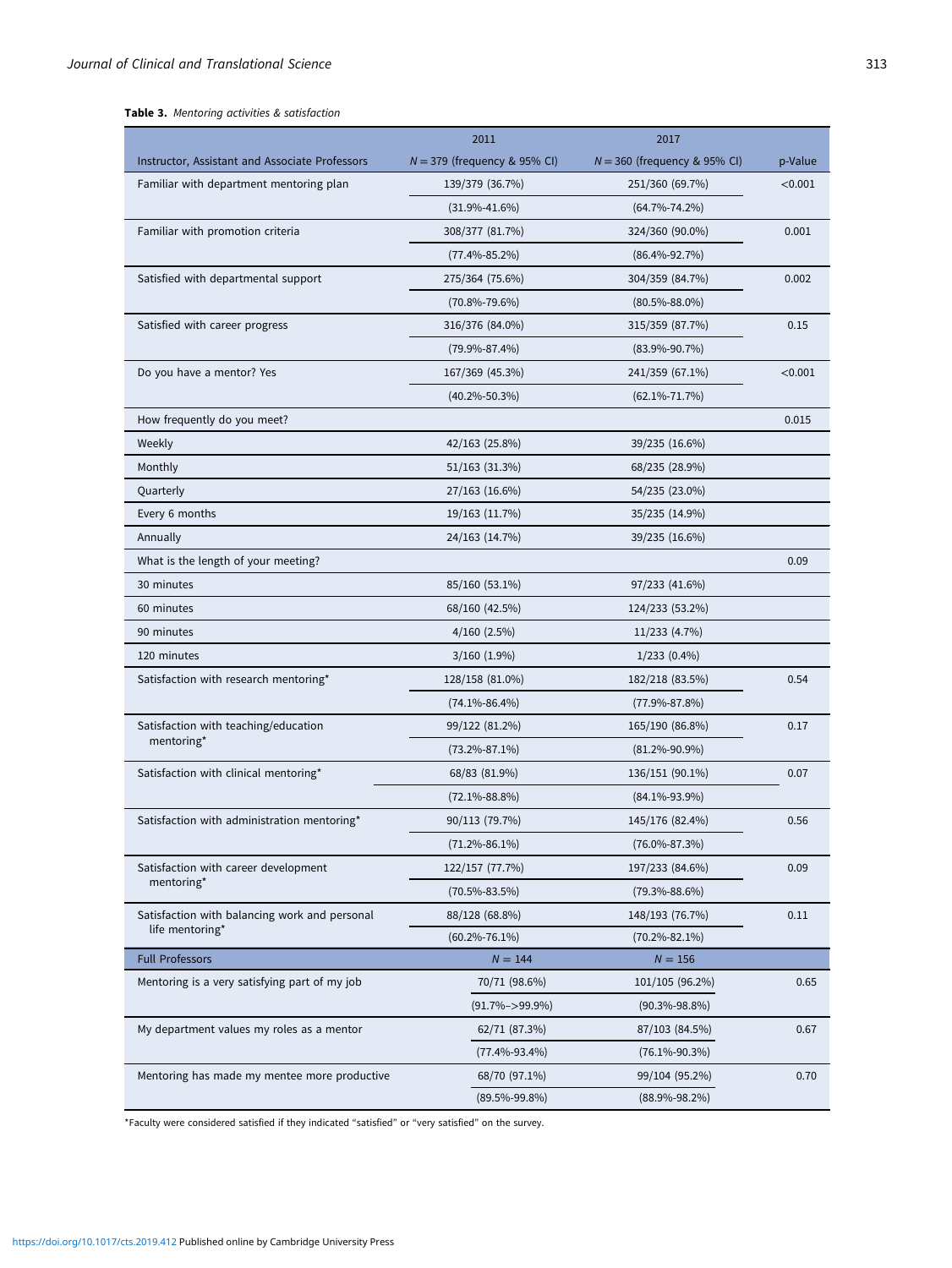| Variable                                                                                  | Comparison | N(96)           | Bivariate p-Value | Multivariate p-Value | Odds ratio | <b>CI</b>     |  |
|-------------------------------------------------------------------------------------------|------------|-----------------|-------------------|----------------------|------------|---------------|--|
| Variables associated with faculty satisfaction with their department's support            |            |                 |                   |                      |            |               |  |
| Have a mentor?                                                                            | <b>No</b>  | 92/118 (78.0%)  | 0.014             | 0.006                | Ref        | Ref           |  |
|                                                                                           | Yes        | 211/240 (87.9%) |                   |                      | 2.23       | $1.17 - 4.26$ |  |
| Gender                                                                                    | Male       | 126/159 (79.3%) | 0.001             | 0.003                | Ref        | Ref           |  |
|                                                                                           | Female     | 167/182 (91.8%) |                   |                      | 2.68       | $1.38 - 5.21$ |  |
| Familiar with promotion criteria?                                                         | <b>No</b>  | 26/36 (72.2%)   | 0.029             | 0.17                 | Ref        | Ref           |  |
|                                                                                           | Yes        | 278/323 (86.1%) |                   |                      | 1.86       | $0.77 - 4.47$ |  |
| Variables associated with faculty considering leaving the institution in the next 2 years |            |                 |                   |                      |            |               |  |
| College                                                                                   | Other      | 10/86 (11.6%)   | 0.020             | 0.019                | Ref        | Ref           |  |
|                                                                                           | Medicine   | 63/271 (23.3%)  |                   |                      | 2.73       | $1.18 - 6.33$ |  |
| Gender                                                                                    | Female     | 25/183 (13.7%)  | 0.003             | 0.017                | Ref        | Ref           |  |
|                                                                                           | Male       | 42/159 (26.4%)  |                   |                      | 1.98       | $1.13 - 3.48$ |  |

<span id="page-6-0"></span>Table 4. Variables associated with faculty\* satisfaction with their department's support and considering leaving the institution in the next 2 years

\*Faculty included were instructors, assistant professors, and associate professors.

These same factors may have influenced the 2017 survey results for questions related to barriers to mentoring, career development, and career satisfaction. Although the percent of non-retiring faculty considering leaving over the next 2 years increased since 2011, the percentages in 2017 (24.3% for all faculty; 27% for faculty in the College of Medicine) are still numerically lower than the 29% of non-retiring faculty who are considering leaving their medical schools over the next 2 years according to a recent AAMC survey [[10\]](#page-7-0).

Despite numerous improvements in mentoring metrics in 2017 compared with 2011, there are a number of areas in need of improvement: increasing the number of mentees that meet at least monthly with their mentors; improving the quality of mentoring; and decreasing barriers to being a mentee or mentor. While 45.5% of junior faculty met with their mentors at least monthly in 2017, 23% met quarterly, and 16.6% only met annually. Infrequent meetings do not reflect a strong mentoring relationship and the benefits of mentorship may not occur at this level of engagement. Mentee satisfaction was between 76.7% and 84.6% for the areas of mentoring related to research, administration, career development, and work–life balance in 2017 (Table [3](#page-5-0)), which provides areas on which to focus increased mentor training and resources. While barriers to mentorship tended to decrease from 2011 to 2017, many respondents still reported barriers such as lack of time, lack of available mentors, insufficient mentor salary support, and insufficient mentor training, indicating that more efforts in these areas can further increase the effectiveness of mentoring across campus. We have used this information to increase the visibility and advertisement of our mentoring resources and mentor training. We will also focus future mentoring-related activities on developing and distributing information to help mentors best use their time.

Study limitations: We present an institution-wide mentoring initiative with college- and department-led implementation of the best practice guide. This resulted in variations in the actual implementation and utilization of the best practices in different departments and colleges (see section "Familiarity of Faculty with Department Mentoring Plans" in Results). Nevertheless, in the absence of other institution-wide programs with similar goals, it is likely that the mentoring program played the primary role in improving metrics related to the amount of mentoring and the career development

and satisfaction of our faculty as a whole. As in all survey studies, our data may reflect response bias. Faculty who respond to such surveys typically have a bimodal rationale for being interested, either they are highly positive of the survey topic or highly negative, which could have influenced the survey results. The cohort sampled in the 2011 survey was not identical to that sampled in 2017 because of changes in faculty over the 6-year study period, and this is reflected in the statistically significant differences in rank and time at MUSC of the respondents in 2017 compared with 2011 (Table [1](#page-3-0)). It is likely that some of the faculty did not receive the full value of the mentoring program, that is, have exposure to resources and training that other faculty who were at MUSC all 6 years received. This may indicate that our results undervalued the impact of the mentoring plan. Our assessment of mentoring and career development effectiveness was based on subjective assessments by the mentees and mentors rather than on more objective outcomes like publications, grants, and teaching assessments. This study evaluates a faculty mentoring program within a single stand-alone academic health center; therefore, results may not be generalizable to other academic health centers. However, the lessons learned from this program may be adapted by others who are developing mentorship programs at similar institutions.

## Conclusions

Implementation of an institution-wide faculty mentoring program at a stand-alone academic health center significantly and meaningfully increased the number of faculty with mentors and the number of full professors serving as mentors. The program also meaningfully improved a number of metrics related to career development (familiarity with promotion criteria and their departmental mentoring plan) and departmental support of their career. Nevertheless, the percent of faculty considering leaving the institution over the next 2 years increased (though remains below the national average). These findings suggest that while mentoring is important for faculty development and career satisfaction, it is insufficient for reducing potential faculty turnover. This implies the need for additional programs to identify and mitigate against factors contributing to high faculty turnover at academic health centers.